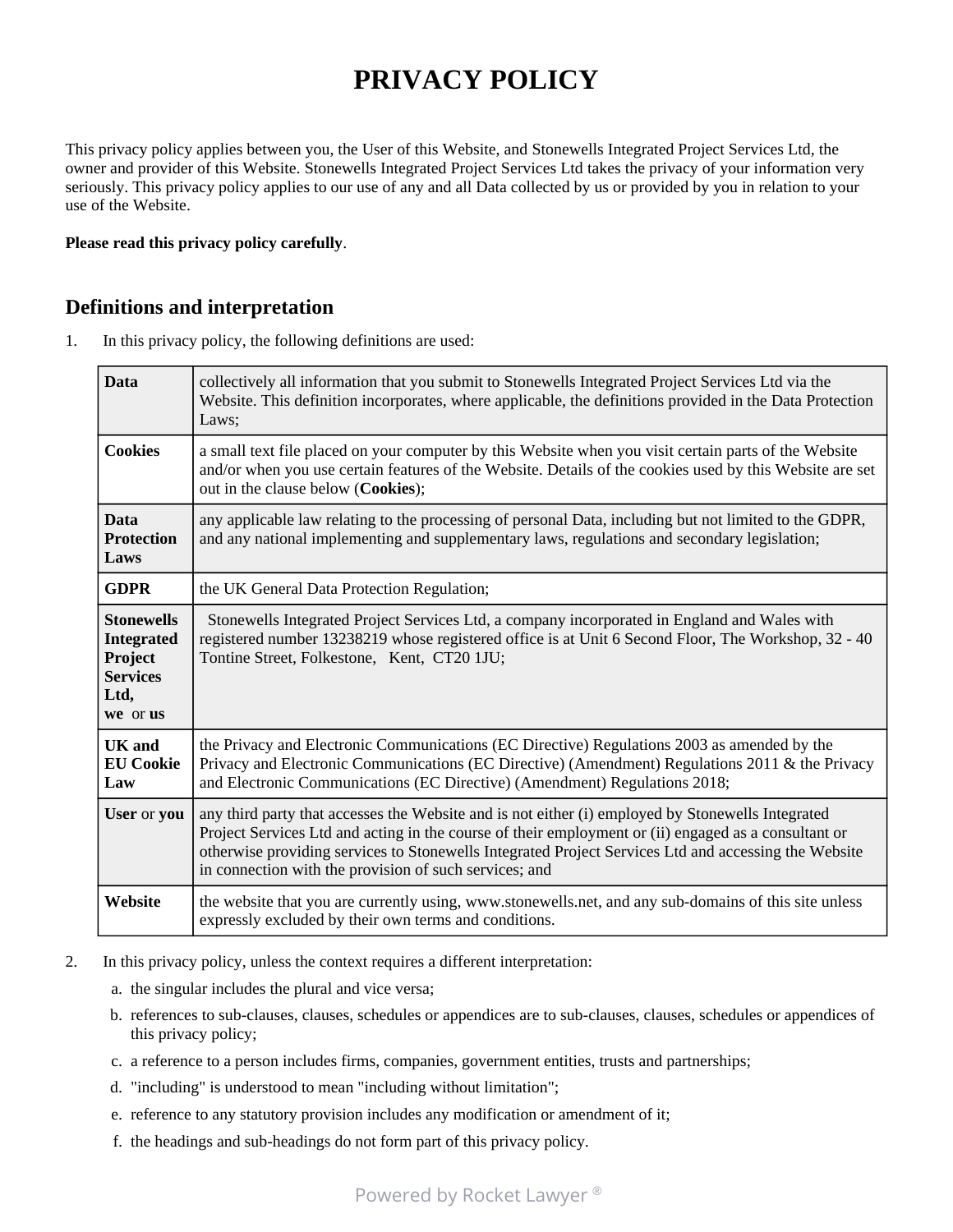# **Scope of this privacy policy**

- 3. This privacy policy applies only to the actions of Stonewells Integrated Project Services Ltd and Users with respect to this Website. It does not extend to any websites that can be accessed from this Website including, but not limited to, any links we may provide to social media websites.
- 4. For purposes of the applicable Data Protection Laws, Stonewells Integrated Project Services Ltd is the "data controller". This means that Stonewells Integrated Project Services Ltd determines the purposes for which, and the manner in which, your Data is processed.

#### **Data collected**

- 5. We may collect the following Data, which includes personal Data, from you:
	- a. name;
	- b. date of birth;
	- c. gender;
	- d. job title;
	- e. profession;
	- f. contact Information such as email addresses and telephone numbers;
	- g. demographic information such as postcode, preferences and interests;
	- h. financial information such as credit / debit card numbers;
	- i. IP address (automatically collected);
	- j. web browser type and version (automatically collected);
	- k. operating system (automatically collected);
	- l. a list of URLs starting with a referring site, your activity on this Website, and the site you exit to (automatically collected);

in each case, in accordance with this privacy policy.

#### **How we collect Data**

- 6. We collect Data in the following ways:
	- a. data is given to us by you;
	- b. data is received from other sources; and
	- c. data is collected automatically.

#### **Data that is given to us by you**

- 7. Stonewells Integrated Project Services Ltd will collect your Data in a number of ways, for example:
	- a. when you contact us through the Website, by telephone, post, e-mail or through any other means;
	- b. when you register with us and set up an account to receive our products/services;
	- c. when you complete surveys that we use for research purposes (although you are not obliged to respond to them);
	- d. when you enter a competition or promotion through a social media channel;
	- e. when you make payments to us, through this Website or otherwise;
	- f. when you elect to receive marketing communications from us;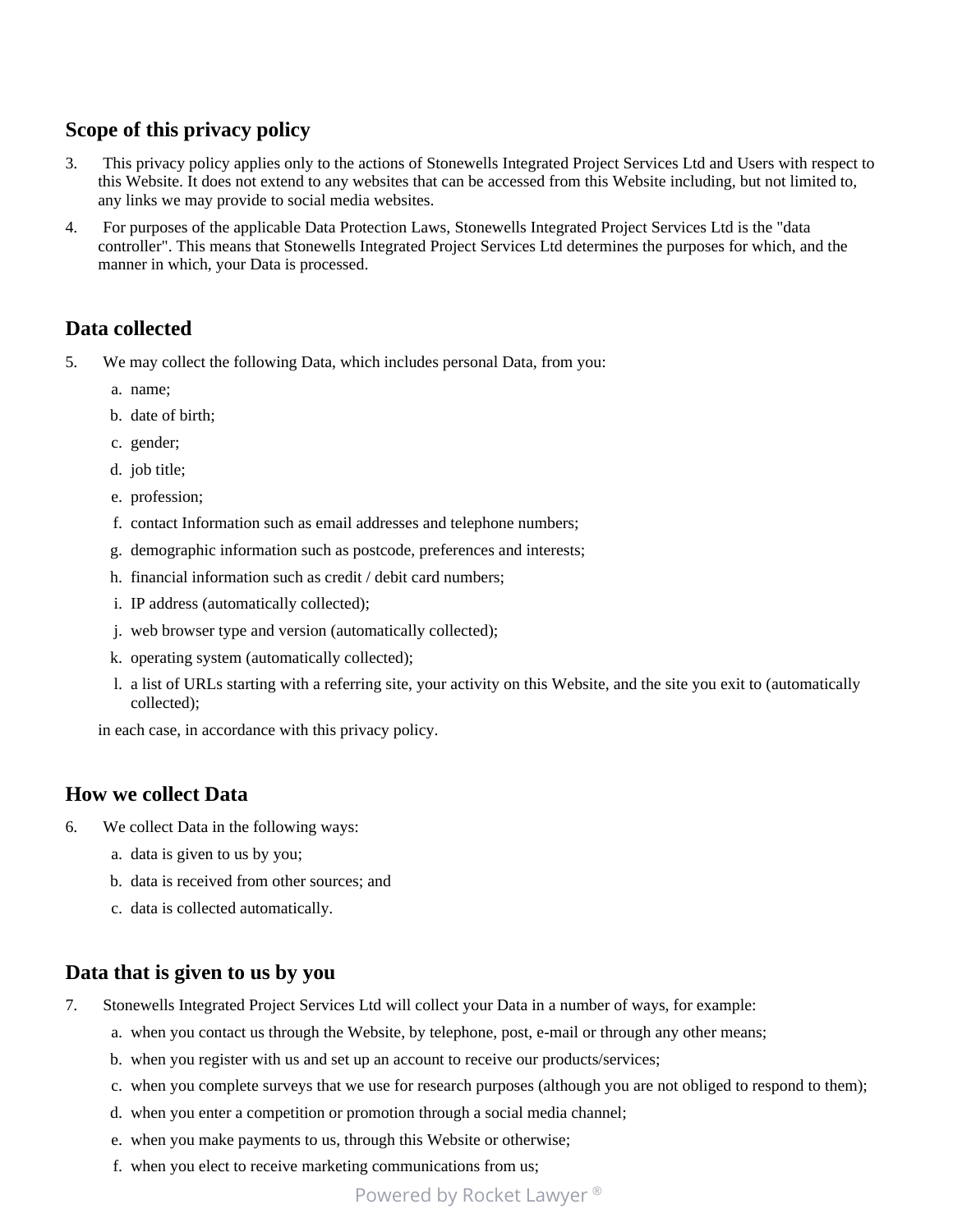g. when you use our services;

in each case, in accordance with this privacy policy.

# **Data that is received from publicly available third parties sources**

- 8. We will receive Data about you from the following publicly available third party sources:
	- a. Instagram;
	- b. Facebook;
	- c. Linked In;
	- d. Twitter;
	- e. Association for Project Safety;
	- f. International Institute of Risk and Safety Management;
	- g. Safe Contractor;
	- h. Alcumus;
	- i. Safety Schemes in Procurement;
	- j. Google.

# **Data that is collected automatically**

- 9. To the extent that you access the Website, we will collect your Data automatically, for example:
	- a. we automatically collect some information about your visit to the Website. This information helps us to make improvements to Website content and navigation, and includes your IP address, the date, times and frequency with which you access the Website and the way you use and interact with its content.
	- b. we will collect your Data automatically via cookies, in line with the cookie settings on your browser. For more information about cookies, and how we use them on the Website, see the section below, headed "Cookies".

### **Our use of Data**

- 10. Any or all of the above Data may be required by us from time to time in order to provide you with the best possible service and experience when using our Website. Specifically, Data may be used by us for the following reasons:
	- a. internal record keeping;
	- b. improvement of our products / services;
	- c. transmission by email of marketing materials that may be of interest to you;
	- d. contact for market research purposes which may be done using email, telephone, fax or mail. Such information may be used to customise or update the Website;

in each case, in accordance with this privacy policy.

- 11. We may use your Data for the above purposes if we deem it necessary to do so for our legitimate interests. If you are not satisfied with this, you have the right to object in certain circumstances (see the section headed "Your rights" below).
- 12. For the delivery of direct marketing to you via e-mail, we'll need your consent, whether via an opt-in or soft-opt-in:
	- a. soft opt-in consent is a specific type of consent which applies when you have previously engaged with us (for example, you contact us to ask us for more details about a particular product/service, and we are marketing similar products/services). Under "soft opt-in" consent, we will take your consent as given unless you opt-out.
	- b. for other types of e-marketing, we are required to obtain your explicit consent; that is, you need to take positive and affirmative action when consenting by, for example, checking a tick box that we'll provide.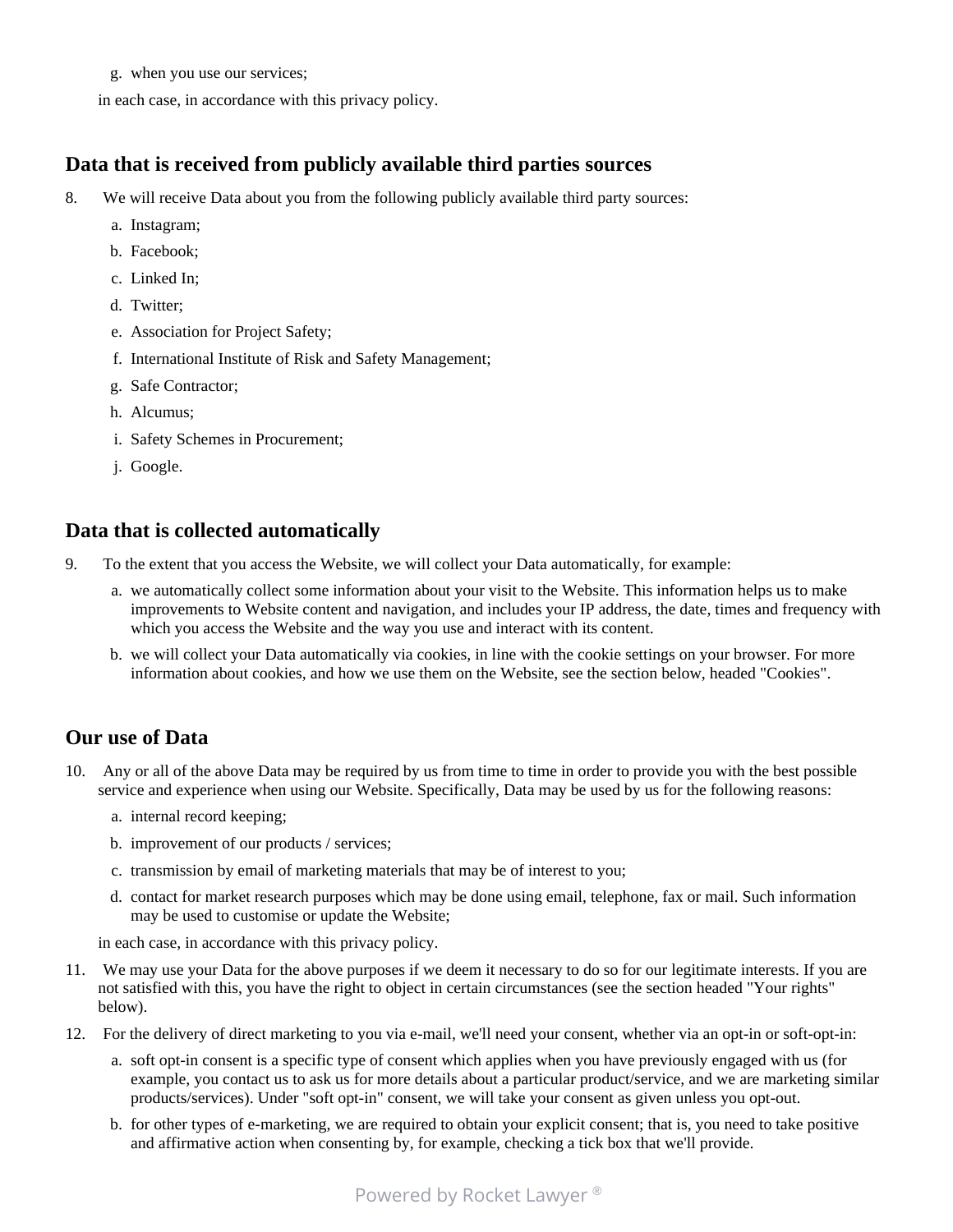- c. if you are not satisfied with our approach to marketing, you have the right to withdraw consent at any time. To find out how to withdraw your consent, see the section headed "Your rights" below.
- 13. When you register with us and set up an account to receive our services, the legal basis for this processing is the performance of a contract between you and us and/or taking steps, at your request, to enter into such a contract.
- 14. We may use your Data to show you Stonewells Integrated Project Services Ltd adverts and other content on other websites. If you do not want us to use your data to show you Stonewells Integrated Project Services Ltd adverts and other content on other websites, please turn off the relevant cookies (please refer to the section headed "Cookies" below).

#### **Who we share Data with**

- 15. We may share your Data with the following groups of people for the following reasons:
	- a. any of our group companies or affiliates to ensure the proper administration of your website and business;
	- b. our employees, agents and/or professional advisors to obtain advice from professional advisers;
	- c. third party service providers who provide services to us which require the processing of personal data to help third party service providers in receipt of any shared data to perform functions on our behalf to help ensure the website runs smoothly;
	- d. third party payment providers who process payments made over the Website to enable third party payment providers to process user payments and refunds;
	- e. relevant authorities to facilitate the detection of crime or the collection of taxes or duties;

in each case, in accordance with this privacy policy.

### **Keeping Data secure**

- 16. We will use technical and organisational measures to safeguard your Data, for example:
	- a. access to your account is controlled by a password and a user name that is unique to you.
	- b. we store your Data on secure servers.
	- c. payment details are encrypted using SSL technology (typically you will see a lock icon or green address bar (or both) in your browser when we use this technology.
- 17. Technical and organisational measures include measures to deal with any suspected data breach. If you suspect any misuse or loss or unauthorised access to your Data, please let us know immediately by contacting us via this e-mail address: mark.chandler@stonewells.net.
- 18. If you want detailed information from Get Safe Online on how to protect your information and your computers and devices against fraud, identity theft, viruses and many other online problems, please visit www.getsafeonline.org. Get Safe Online is supported by HM Government and leading businesses.

### **Data retention**

- 19. Unless a longer retention period is required or permitted by law, we will only hold your Data on our systems for the period necessary to fulfil the purposes outlined in this privacy policy or until you request that the Data be deleted.
- 20. Even if we delete your Data, it may persist on backup or archival media for legal, tax or regulatory purposes.

# **Your rights**

21. You have the following rights in relation to your Data: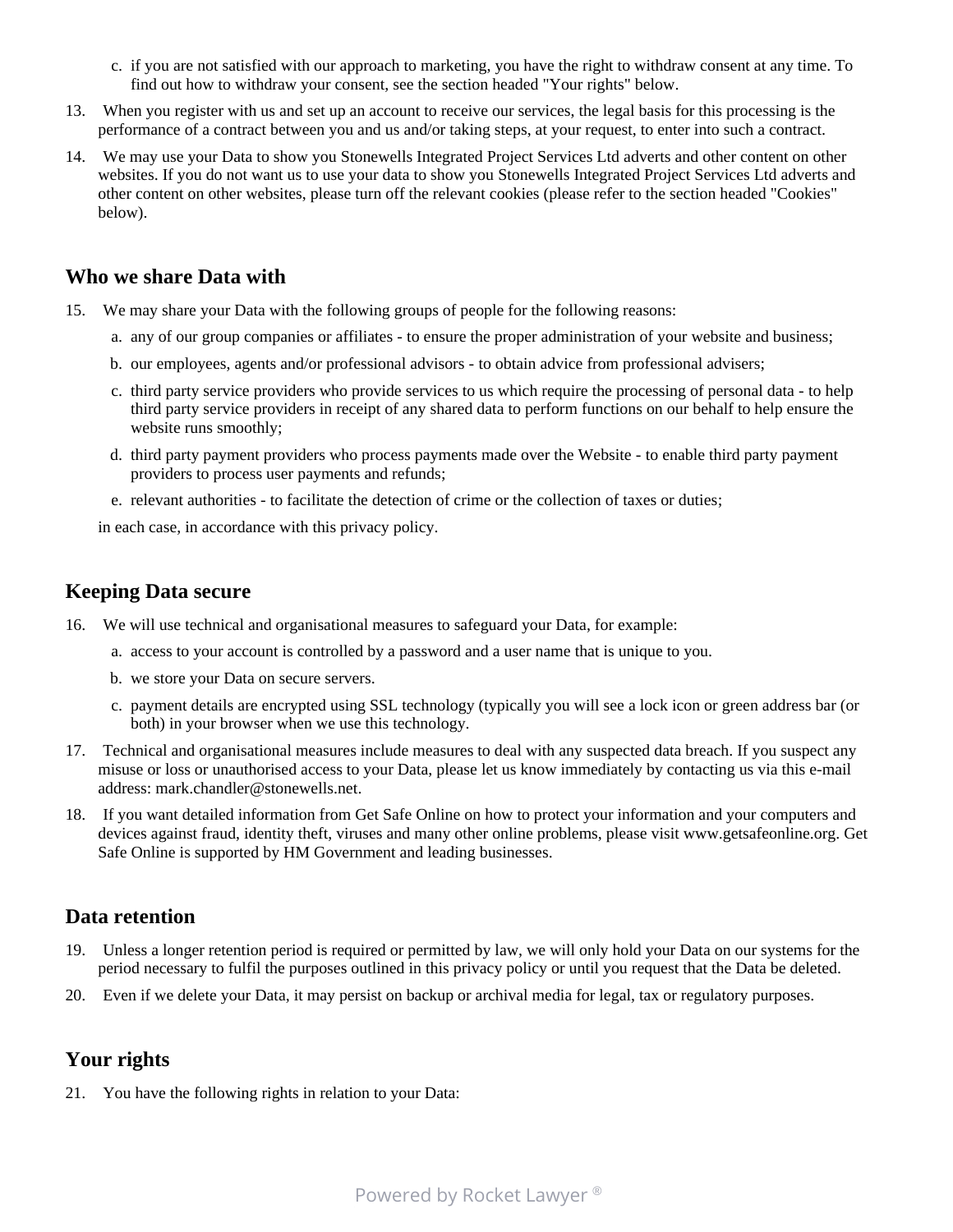- a. **Right to access** the right to request (i) copies of the information we hold about you at any time, or (ii) that we modify, update or delete such information. If we provide you with access to the information we hold about you, we will not charge you for this, unless your request is "manifestly unfounded or excessive." Where we are legally permitted to do so, we may refuse your request. If we refuse your request, we will tell you the reasons why.
- b. **Right to correct** the right to have your Data rectified if it is inaccurate or incomplete.
- c. **Right to erase** the right to request that we delete or remove your Data from our systems.
- d. **Right to restrict our use of your Data** the right to "block" us from using your Data or limit the way in which we can use it.
- e. **Right to data portability** the right to request that we move, copy or transfer your Data.
- f. **Right to object** the right to object to our use of your Data including where we use it for our legitimate interests.
- 22. To make enquiries, exercise any of your rights set out above, or withdraw your consent to the processing of your Data (where consent is our legal basis for processing your Data), please contact us via this e-mail address: mark. chandler@stonewells.net.
- 23. If you are not satisfied with the way a complaint you make in relation to your Data is handled by us, you may be able to refer your complaint to the relevant data protection authority. For the UK, this is the Information Commissioner's Office (ICO). The ICO's contact details can be found on their website at https://ico.org.uk/.
- 24. It is important that the Data we hold about you is accurate and current. Please keep us informed if your Data changes during the period for which we hold it.

#### **Links to other websites**

25. This Website may, from time to time, provide links to other websites. We have no control over such websites and are not responsible for the content of these websites. This privacy policy does not extend to your use of such websites. You are advised to read the privacy policy or statement of other websites prior to using them.

### **Changes of business ownership and control**

- 26. Stonewells Integrated Project Services Ltd may, from time to time, expand or reduce our business and this may involve the sale and/or the transfer of control of all or part of Stonewells Integrated Project Services Ltd. Data provided by Users will, where it is relevant to any part of our business so transferred, be transferred along with that part and the new owner or newly controlling party will, under the terms of this privacy policy, be permitted to use the Data for the purposes for which it was originally supplied to us.
- 27. We may also disclose Data to a prospective purchaser of our business or any part of it.
- 28. In the above instances, we will take steps with the aim of ensuring your privacy is protected.

#### **Cookies**

- 29. This Website may place and access certain Cookies on your computer. Stonewells Integrated Project Services Ltd uses Cookies to improve your experience of using the Website and to improve our range of services. Stonewells Integrated Project Services Ltd has carefully chosen these Cookies and has taken steps to ensure that your privacy is protected and respected at all times.
- 30. All Cookies used by this Website are used in accordance with current UK and EU Cookie Law.
- 31. Before the Website places Cookies on your computer, you will be presented with a message bar requesting your consent to set those Cookies. By giving your consent to the placing of Cookies, you are enabling Stonewells Integrated Project Services Ltd to provide a better experience and service to you. You may, if you wish, deny consent to the placing of Cookies; however certain features of the Website may not function fully or as intended.
- 32. This Website may place the following Cookies:

**Powered by Rocket Lawyer ®**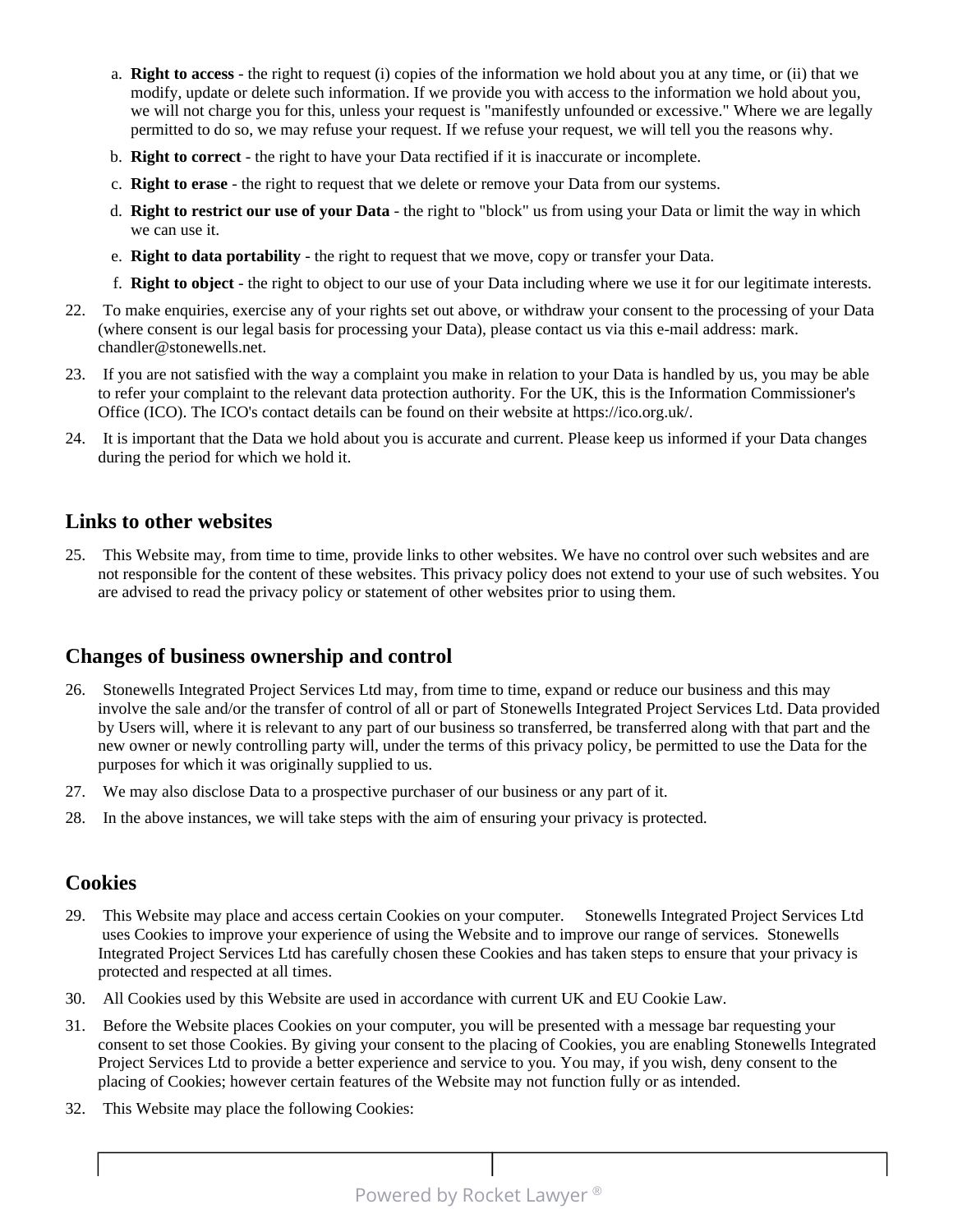| <b>Type of Cookie</b>          | <b>Purpose</b>                                                                                                                                                                                                                                                                                                           |
|--------------------------------|--------------------------------------------------------------------------------------------------------------------------------------------------------------------------------------------------------------------------------------------------------------------------------------------------------------------------|
| Strictly necessary cookies     | These are cookies that are required for the operation of<br>our website. They include, for example, cookies that<br>enable you to log into secure areas of our website, use a<br>shopping cart or make use of e-billing services.                                                                                        |
| Analytical/performance cookies | They allow us to recognise and count the number of<br>visitors and to see how visitors move around our website<br>when they are using it. This helps us to improve the way<br>our website works, for example, by ensuring that users<br>are finding what they are looking for easily.                                    |
| Functionality cookies          | These are used to recognise you when you return to our<br>website. This enables us to personalise our content for<br>you, greet you by name and remember your preferences<br>(for example, your choice of language or region). By<br>using the Website, you agree to our placement of<br>functionality cookie.           |
| Targeting cookies              | These cookies record your visit to our website, the pages<br>you have visited and the links you have followed. We<br>will use this information to make our website and the<br>advertising displayed on it more relevant to your<br>interests. We may also share this information with third<br>parties for this purpose. |

- 33. You can find a list of Cookies that we use in the Cookies Schedule.
- 34. You can choose to enable or disable Cookies in your internet browser. By default, most internet browsers accept Cookies but this can be changed. For further details, please see the help menu in your internet browser. You can switch off Cookies at any time, however, you may lose any information that enables you to access the Website more quickly and efficiently.
- 35. You can choose to delete Cookies at any time; however, you may lose any information that enables you to access the Website more quickly and efficiently including, but not limited to, personalisation settings.
- 36. It is recommended that you ensure that your internet browser is up-to-date and that you consult the help and guidance provided by the developer of your internet browser if you are unsure about adjusting your privacy settings.
- 37. For more information generally on cookies, including how to disable them, please refer to aboutcookies.org. You will also find details on how to delete cookies from your computer.

### **General**

- 38. You may not transfer any of your rights under this privacy policy to any other person. We may transfer our rights under this privacy policy where we reasonably believe your rights will not be affected.
- 39. If any court or competent authority finds that any provision of this privacy policy (or part of any provision) is invalid, illegal or unenforceable, that provision or part-provision will, to the extent required, be deemed to be deleted, and the validity and enforceability of the other provisions of this privacy policy will not be affected.
- 40. Unless otherwise agreed, no delay, act or omission by a party in exercising any right or remedy will be deemed a waiver of that, or any other, right or remedy.
- 41. This Agreement will be governed by and interpreted according to the law of England and Wales. All disputes arising under the Agreement will be subject to the exclusive jurisdiction of the English and Welsh courts.

# **Changes to this privacy policy**

42. Stonewells Integrated Project Services Ltd reserves the right to change this privacy policy as we may deem necessary from time to time or as may be required by law. Any changes will be immediately posted on the Website and you are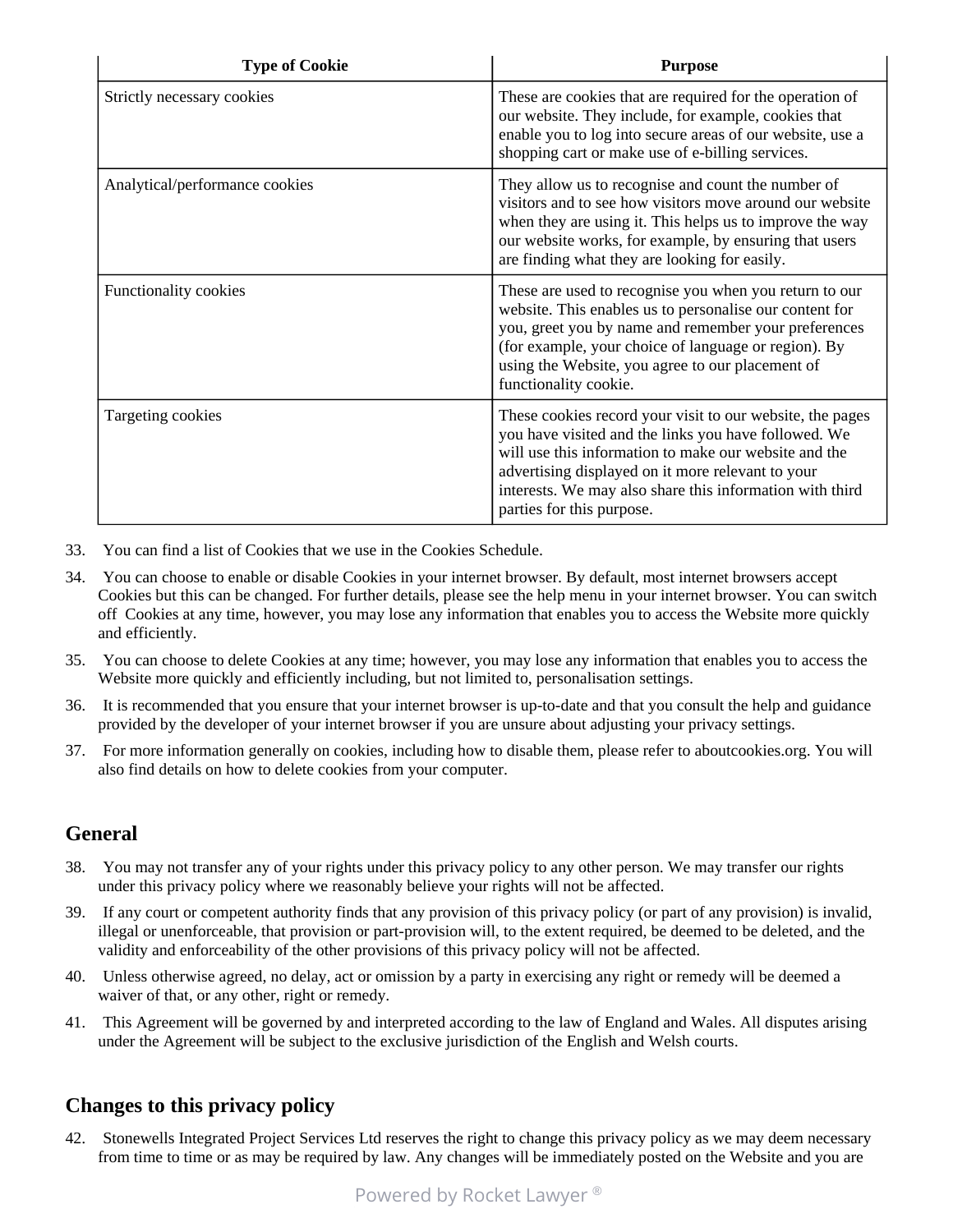deemed to have accepted the terms of the privacy policy on your first use of the Website following the alterations.

You may contact Stonewells Integrated Project Services Ltd by email at mark.chandler@stonewells.net.

# **Attribution**

43. This privacy policy was created using a document from [Rocket Lawyer](https://www.rocketlawyer.com/gb/en/) (https://www.rocketlawyer.com/gb/en).

This privacy policy was created on **31 May 2022**.